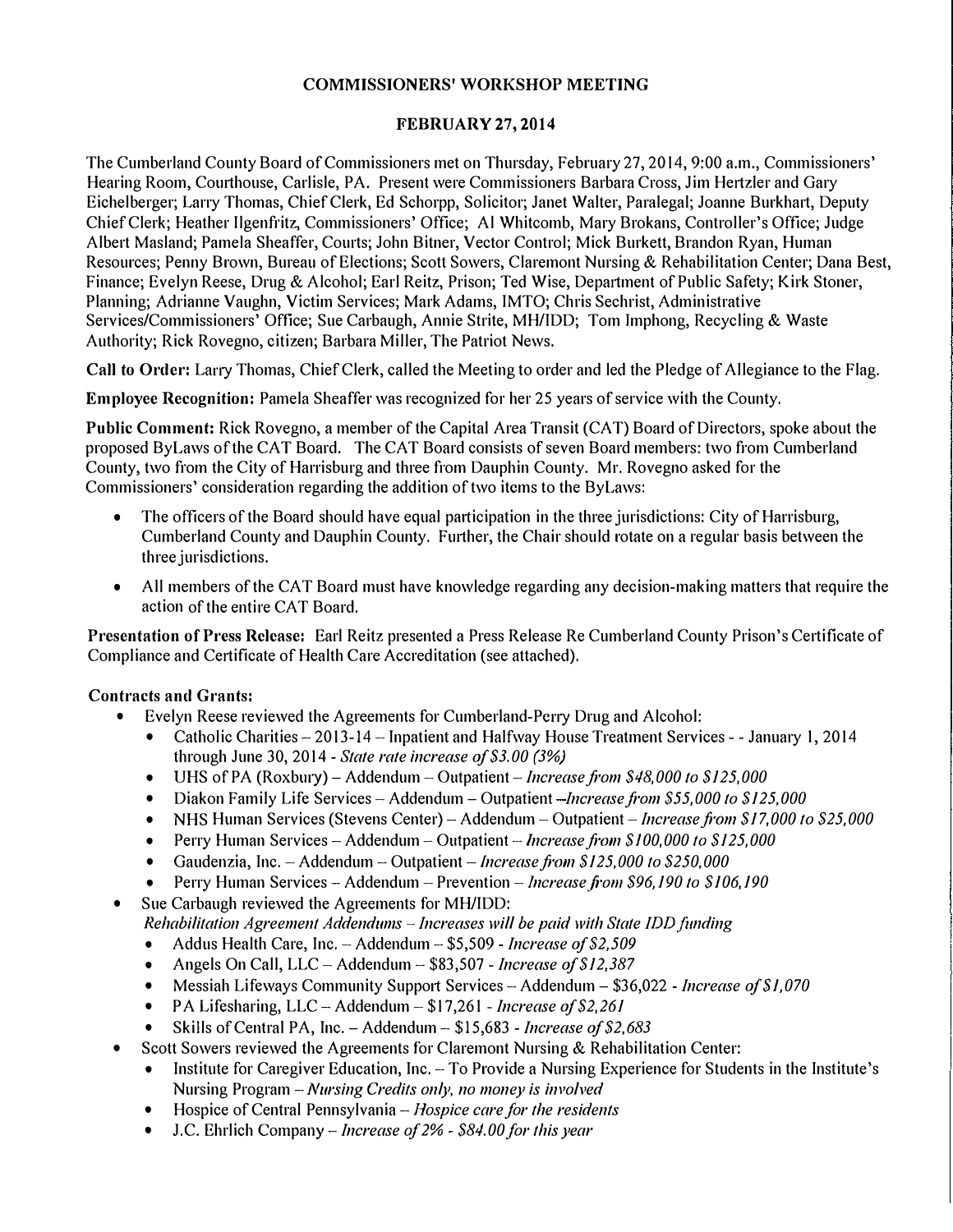**Discussion and Action Regarding STOP Violence Against Women Subgrant Award:** Commissioner Cross moved to accept the STOP Violence Against Women Subgrant Award from PCCD in the amount of\$125,000. Commissioner Hertzler seconded the Motion and it unanimously carried.

- - Mark Adams reviewed the following Agreement for IMTO: Communitech Services, Inc. -*Voice Mail Service \$5,000 per year for service and support \$5.00 per desktop telephone – Increase of \$209.00 per year*

**Subcontract for Planning Department:** Kirk Stoner reviewed the Subcontract with Newburg Borough for Participation in the Land Partnerships Grant Program - \$3,850 for walkway and lighting at *the Newville Family Garden* 

- Earl Reitz reviewed the Agreements for Cumberland County Prison:
	- Pennsylvania Chiefs of Police CPIN Maintenance \$7,320 for Central Booking
	-
	- Pennsylvania Chiefs of Police Livescan Fingerprint System Maintenance *\$5,383*<br>● PA District Attorney's Institute Victim Notification Program \$5,253.77 *State-wide notification* system -- Cafeteria Funding will cover this Agreement - No General Fund money used

**Submission of Grant Application:** Ted Wise Reviewed the Submission of Grant Application to Pennsylvania Emergency Management Agency by Public Safety Re Annual Emergency Management Performance Grant - Pass through PEMA Grant that reimburses 50% for salaries and benefits for *approved stc,ffpositions* - *\$96,148 for this fiscal year.* 

- Tom Imphong reviewed the Agreements for Recycling & Waste Authority:
	- The Hal'l'isburg Authority -*10-year contract for waste disposal capacity No money exchanged*
	- Submission of Reimbursement Grant Application to Pennsylvania Department of Environmental Protection - Under 903 Grant - 50% Reimbursementefor the Recycling Coordinatoreposition (salary, *benefits a11d expe11ses* - *\$32,951.32*
- - Kirk Stoner reviewed the Agreements for Transpo11ation: Alternatives in Community Treatment, Inc. *Renewal To Provide Tramportation Services to Day Programs within Cumberland County* 
		- NHS PA Re Contract Amendment for Fare Increase Effective July I, 2013 *-A Fare Increase that was*
		- *Developed in 2013 for Day Programs' Transportation*  Keystone Service Systems *To Provide Transportation Services to Day Programs within Cumberland County*
- John Bitner reviewed the Grant Agreement Between the PA Dept. of Environmental Protection and Vector Control for the West Nile Virus Control Program – 2014 Grant - *\$62,851 – Expenses may be lower if there are fewer treatments needed (see attached)*
- Penny Brown reviewed the Agreements for the Bureau of Elections for Use of Facilities as Polling Places: -*Polling Places for the 2014 Primary and General Elections* 
	- East Pennsboro Elementary and West Creek Hills Elementary
	- Silver Spring Presbyterian Church
	- Carlisle Town Band

**Budget Adjustment:** Dana Best reviewed Resolution No. 2014-6 Re Budget Adjustments (see attached).

- -
- Mick Burkett discussed the Authorization to Advertise RFP's:<br>• Performance Based Compensation System<br>• Performance Management and Supervisor Training Programs

*To provide assistance Re benchmarking, implementing and training of the System and Programs. DCED may cover 50% of the cost for this. The System will be implemented at the beginning of 2015.* 

Commissioner Cross spoke about the \$5.00 fee increase on vehicle registrations. It is under consideration as part of the 2015 Transp011ation Bill. Commissioner Cross stated she advocates for this \$5.00 fee increase.